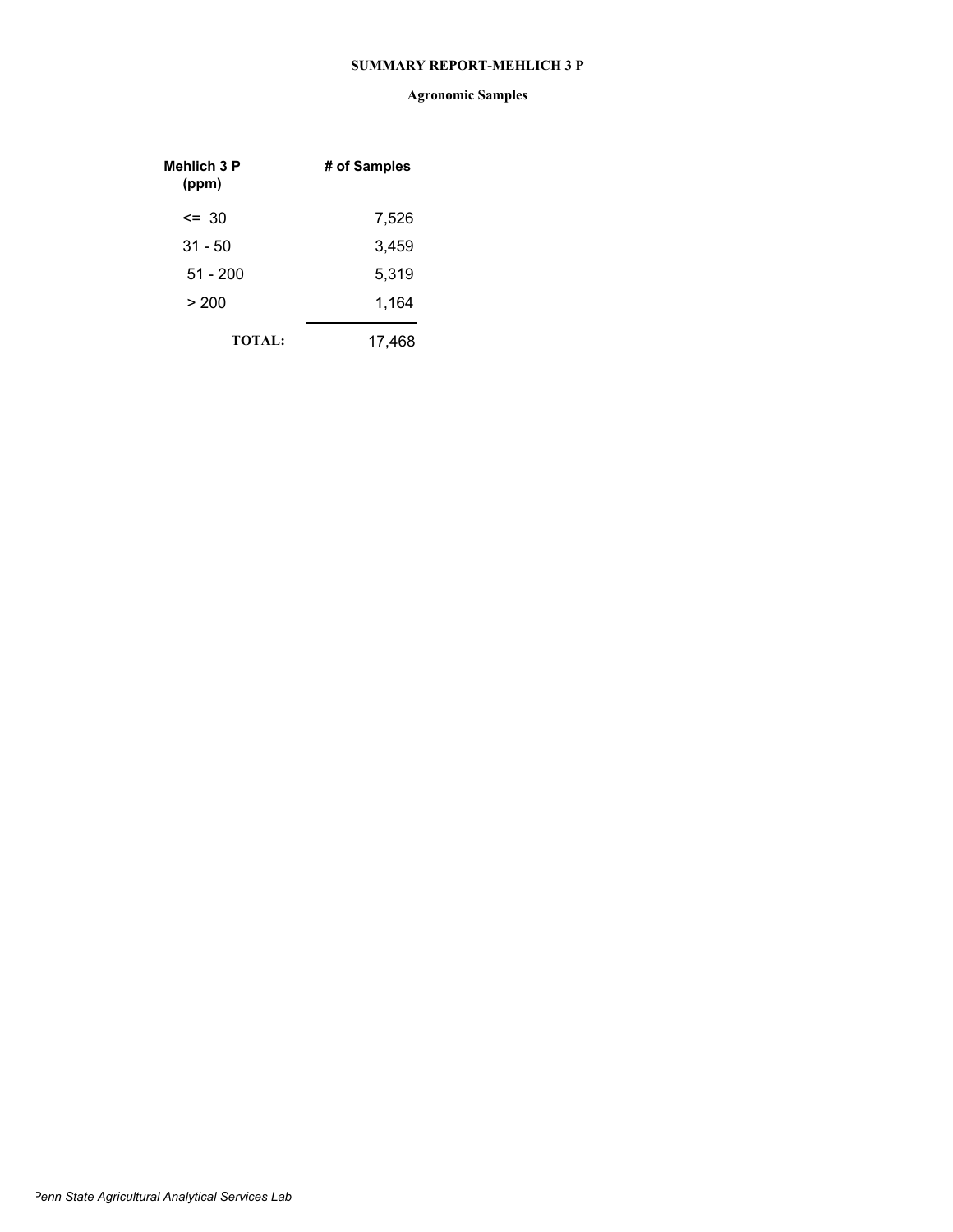| County           | <b>Total Samples</b> |                | Mehlich 3 P<br>(ppm) | # of Samples              |
|------------------|----------------------|----------------|----------------------|---------------------------|
| <b>ADAMS</b>     | 105                  |                |                      |                           |
|                  |                      | 1              | $= 30$               | 37                        |
|                  |                      | $\overline{2}$ | $31 - 50$            | 27                        |
|                  |                      | 3              | $51 - 200$           | 39                        |
|                  |                      | 4              | > 200                | $\sqrt{2}$                |
| <b>ALLEGHENY</b> | 336                  |                |                      |                           |
|                  |                      | 1              | $= 30$               | 231                       |
|                  |                      | $\overline{2}$ | $31 - 50$            | 50                        |
|                  |                      | 3              | $51 - 200$           | 46                        |
|                  |                      | 4              | > 200                | $\boldsymbol{9}$          |
| <b>ARMSTRONG</b> | 157                  |                |                      |                           |
|                  |                      | $\mathbf{1}$   | $\leq$ 30            | 84                        |
|                  |                      | $\overline{2}$ | $31 - 50$            | 24                        |
|                  |                      | 3              | $51 - 200$           | 44                        |
|                  |                      | 4              | > 200                | $\mathbf 5$               |
| <b>BEAVER</b>    | 160                  |                |                      |                           |
|                  |                      | $\mathbf{1}$   | $= 30$               | 96                        |
|                  |                      | $\overline{2}$ | $31 - 50$            | 28                        |
|                  |                      | 3              | $51 - 200$           | 35                        |
|                  |                      | 4              | > 200                | $\mathbf 1$               |
| <b>BEDFORD</b>   | 146                  |                |                      |                           |
|                  |                      | 1              | $= 30$               | 71                        |
|                  |                      | $\overline{2}$ | $31 - 50$            | 26                        |
|                  |                      | 3              | $51 - 200$           | 46                        |
|                  |                      | 4              | > 200                | $\ensuremath{\mathsf{3}}$ |
| <b>BERKS</b>     | 551                  |                |                      |                           |
|                  |                      | $\mathbf{1}$   | $\leq$ 30            | 76                        |
|                  |                      | $\overline{2}$ | $31 - 50$            | 79                        |
|                  |                      | 3              | $51 - 200$           | 300                       |
|                  |                      | 4              | > 200                | 96                        |
| <b>BLAIR</b>     | 143                  |                |                      |                           |
|                  |                      | 1              | $= 30$               | 81                        |
|                  |                      | $\overline{2}$ | $31 - 50$            | 22                        |
|                  |                      | 3              | $51 - 200$           | 33                        |
|                  |                      | 4              | > 200                | $\overline{7}$            |
| <b>BRADFORD</b>  | 710                  |                |                      |                           |
|                  |                      | 1              | $= 30$               | 199                       |
|                  |                      | $\overline{c}$ | $31 - 50$            | 205                       |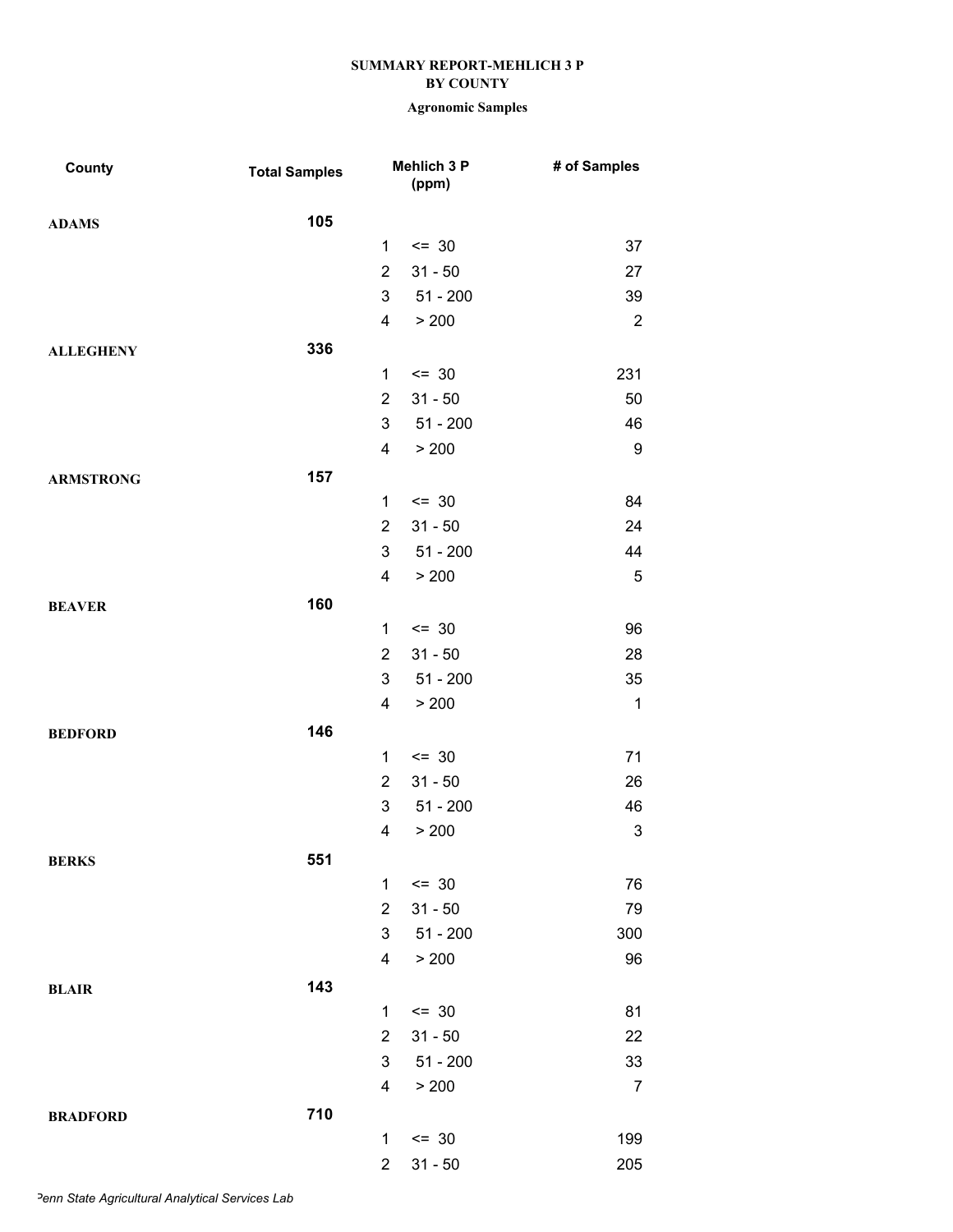| County         | <b>Total Samples</b> |                | <b>Mehlich 3 P</b><br>(ppm) | # of Samples              |
|----------------|----------------------|----------------|-----------------------------|---------------------------|
|                |                      | 3              | $51 - 200$                  | 272                       |
|                |                      | 4              | > 200                       | 34                        |
| <b>BUCKS</b>   | 172                  |                |                             |                           |
|                |                      | $\mathbf{1}$   | $= 30$                      | 65                        |
|                |                      | $\overline{2}$ | $31 - 50$                   | 24                        |
|                |                      | 3              | $51 - 200$                  | 72                        |
|                |                      | 4              | > 200                       | 11                        |
| <b>BUTLER</b>  | 407                  |                |                             |                           |
|                |                      | 1              | $= 30$                      | 237                       |
|                |                      | $\overline{2}$ | $31 - 50$                   | 85                        |
|                |                      | 3              | $51 - 200$                  | 78                        |
|                |                      | 4              | > 200                       | $\overline{7}$            |
| <b>CAMBRIA</b> | 153                  |                |                             |                           |
|                |                      | 1              | $= 30$                      | 72                        |
|                |                      | $\overline{2}$ | $31 - 50$                   | 44                        |
|                |                      | 3              | $51 - 200$                  | 37                        |
| <b>CAMERON</b> | 28                   |                |                             |                           |
|                |                      | 1              | $= 30$                      | 24                        |
|                |                      | $\overline{2}$ | $31 - 50$                   | $\ensuremath{\mathsf{3}}$ |
|                |                      | 3              | $51 - 200$                  | $\mathbf 1$               |
| <b>CARBON</b>  | 21                   |                |                             |                           |
|                |                      | 1              | $= 30$                      | 6                         |
|                |                      | $\overline{2}$ | $31 - 50$                   | $\overline{\mathbf{4}}$   |
|                |                      | 3              | $51 - 200$                  | $\boldsymbol{9}$          |
|                |                      | 4              | > 200                       | $\boldsymbol{2}$          |
| <b>CENTRE</b>  | 3,261                |                |                             |                           |
|                |                      | $\mathbf{1}$   | $= 30$                      | 1,635                     |
|                |                      | $\overline{2}$ | $31 - 50$                   | 536                       |
|                |                      | 3              | $51 - 200$                  | 925                       |
|                |                      | 4              | > 200                       | 165                       |
| <b>CHESTER</b> | 90                   |                |                             |                           |
|                |                      | $\mathbf{1}$   | $= 30$                      | 38                        |
|                |                      | $\overline{2}$ | $31 - 50$                   | 21                        |
|                |                      | 3              | $51 - 200$                  | 25                        |
|                |                      | 4              | > 200                       | 6                         |
| <b>CLARION</b> | 166                  |                |                             |                           |
|                |                      | 1              | $= 30$                      | 130                       |
|                |                      | $\overline{c}$ | $31 - 50$                   | 22                        |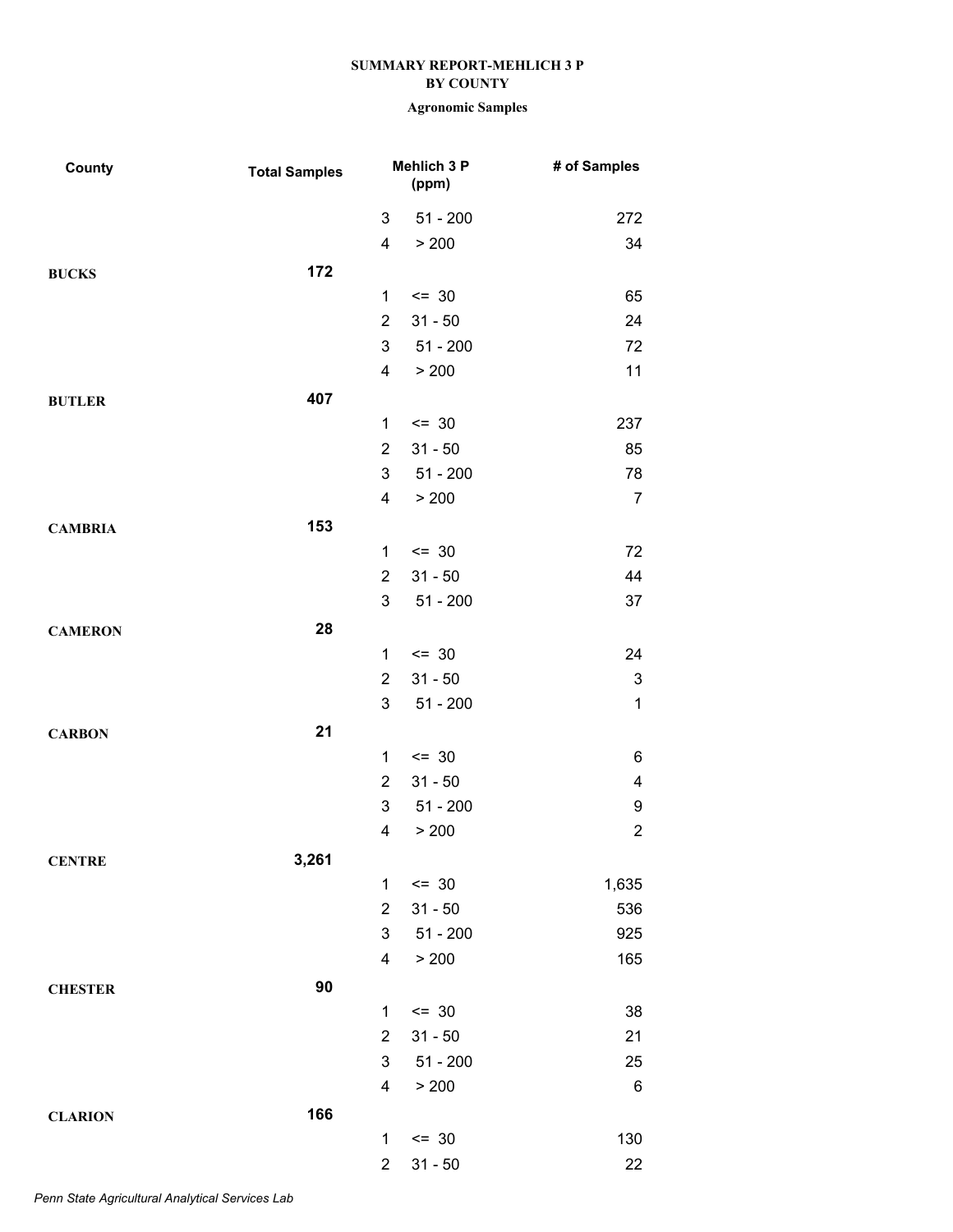# **Agronomic Samples**

| County            | <b>Total Samples</b> |                         | Mehlich 3 P<br>(ppm) | # of Samples              |
|-------------------|----------------------|-------------------------|----------------------|---------------------------|
|                   |                      | 3                       | $51 - 200$           | 13                        |
|                   |                      | 4                       | > 200                | $\mathbf 1$               |
| <b>CLEARFIELD</b> | 248                  |                         |                      |                           |
|                   |                      | $\mathbf{1}$            | $\leq$ 30            | 117                       |
|                   |                      | $\overline{2}$          | $31 - 50$            | 37                        |
|                   |                      | 3                       | $51 - 200$           | 75                        |
|                   |                      | 4                       | > 200                | 19                        |
| <b>CLINTON</b>    | 163                  |                         |                      |                           |
|                   |                      | $\mathbf{1}$            | $= 30$               | 63                        |
|                   |                      | $\overline{2}$          | $31 - 50$            | 37                        |
|                   |                      | 3                       | $51 - 200$           | 59                        |
|                   |                      | 4                       | > 200                | $\overline{\mathbf{4}}$   |
| <b>COLUMBIA</b>   | 179                  |                         |                      |                           |
|                   |                      | 1                       | $\leq$ 30            | 57                        |
|                   |                      | $\overline{2}$          | $31 - 50$            | 36                        |
|                   |                      | 3                       | $51 - 200$           | 79                        |
|                   |                      | 4                       | > 200                | $\overline{7}$            |
| <b>CRAWFORD</b>   | 616                  |                         |                      |                           |
|                   |                      | $\mathbf{1}$            | $\leq$ 30            | 293                       |
|                   |                      | $\overline{2}$          | $31 - 50$            | 186                       |
|                   |                      | 3                       | $51 - 200$           | 134                       |
|                   |                      | $\overline{\mathbf{4}}$ | > 200                | 3                         |
| <b>CUMBERLAND</b> | 204                  |                         |                      |                           |
|                   |                      | 1                       | $= 30$               | 58                        |
|                   |                      | $\overline{2}$          | $31 - 50$            | 34                        |
|                   |                      |                         | $3 51 - 200$         | 92                        |
|                   |                      | 4                       | > 200                | 20                        |
| <b>DAUPHIN</b>    | 179                  |                         |                      |                           |
|                   |                      | 1                       | $\leq$ 30            | 30                        |
|                   |                      | $\overline{2}$          | $31 - 50$            | 47                        |
|                   |                      | 3                       | $51 - 200$           | 86                        |
|                   |                      | $\overline{\mathbf{4}}$ | > 200                | 16                        |
| <b>DELAWARE</b>   | 23                   |                         |                      |                           |
|                   |                      | 1                       | $= 30$               | 15                        |
|                   |                      | $\overline{2}$          | $31 - 50$            | $\overline{\mathbf{4}}$   |
|                   |                      | 3                       | $51 - 200$           | $\ensuremath{\mathsf{3}}$ |
|                   |                      | 4                       | > 200                | $\mathbf{1}$              |
|                   |                      |                         |                      |                           |

*Penn State Agricultural Analytical Services Lab*

**ELK 202**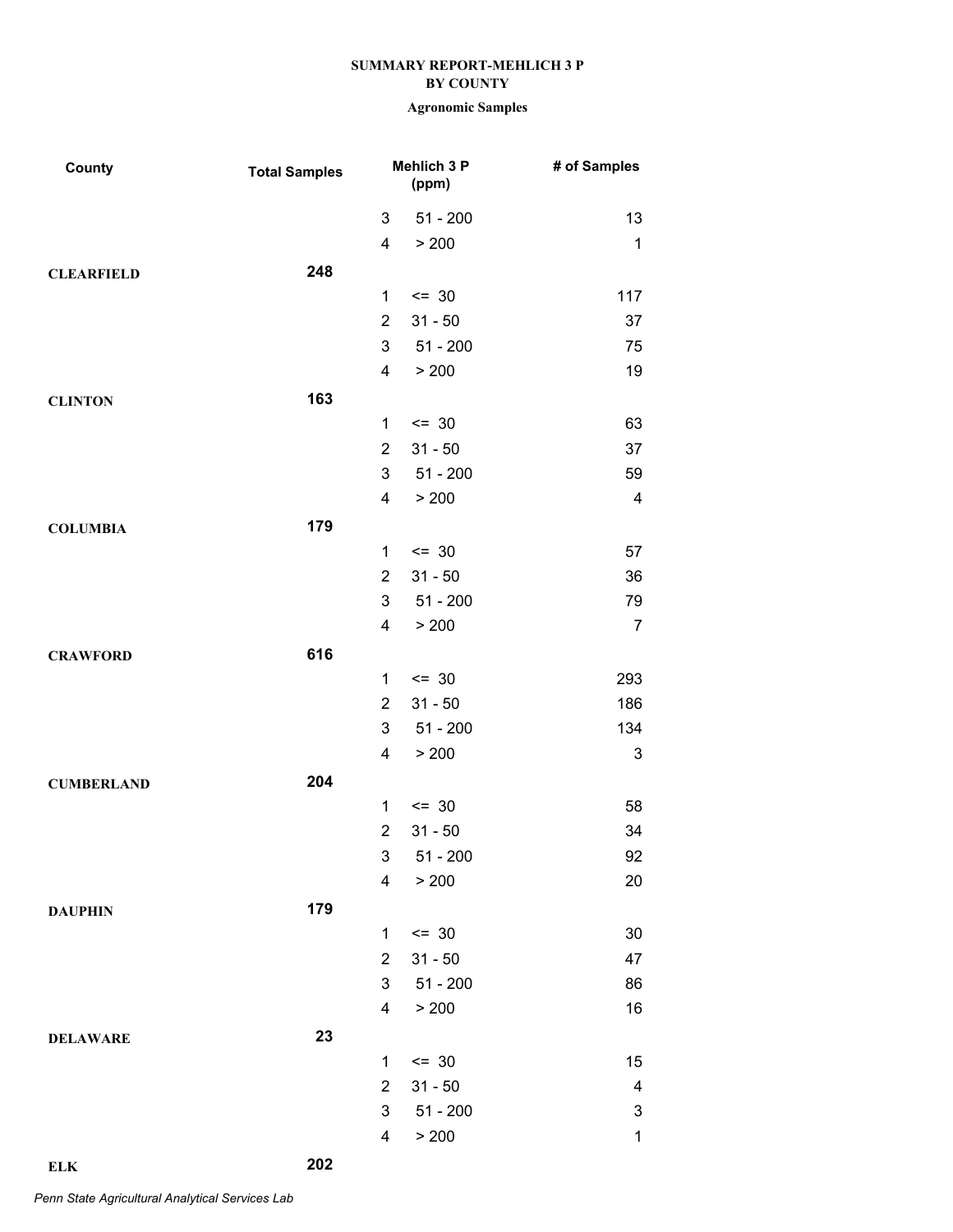# **Agronomic Samples**

| County            | <b>Total Samples</b> |                | Mehlich 3 P<br>(ppm) | # of Samples              |
|-------------------|----------------------|----------------|----------------------|---------------------------|
|                   |                      | 1              | $= 30$               | 146                       |
|                   |                      | $\overline{2}$ | $31 - 50$            | 32                        |
|                   |                      | $\mathbf{3}$   | $51 - 200$           | 24                        |
| <b>ERIE</b>       | 240                  |                |                      |                           |
|                   |                      | 1              | $\leq$ 30            | 159                       |
|                   |                      | $\overline{2}$ | $31 - 50$            | 47                        |
|                   |                      | 3              | $51 - 200$           | 32                        |
|                   |                      | 4              | > 200                | $\sqrt{2}$                |
| <b>FAYETTE</b>    | 178                  |                |                      |                           |
|                   |                      | 1              | $\leq$ 30            | 123                       |
|                   |                      | $\overline{2}$ | $31 - 50$            | 24                        |
|                   |                      | 3              | $51 - 200$           | 28                        |
|                   |                      | 4              | > 200                | $\ensuremath{\mathsf{3}}$ |
| <b>FOREST</b>     | 90                   |                |                      |                           |
|                   |                      | $\mathbf{1}$   | $\leq$ 30            | 21                        |
|                   |                      | $\overline{2}$ | $31 - 50$            | 38                        |
|                   |                      | 3              | $51 - 200$           | 31                        |
| <b>FRANKLIN</b>   | 235                  |                |                      |                           |
|                   |                      | $\mathbf 1$    | $\leq$ 30            | 65                        |
|                   |                      | $\overline{2}$ | $31 - 50$            | 55                        |
|                   |                      | 3              | $51 - 200$           | 106                       |
|                   |                      | 4              | > 200                | 9                         |
| <b>FULTON</b>     | 64                   |                |                      |                           |
|                   |                      | 1              | $= 30$               | 35                        |
|                   |                      | $\overline{2}$ | $31 - 50$            | 12                        |
|                   |                      | 3 <sup>7</sup> | 51 - 200             | 14                        |
|                   |                      | 4              | > 200                | $\ensuremath{\mathsf{3}}$ |
| <b>GREENE</b>     | 149                  |                |                      |                           |
|                   |                      | 1              | $= 30$               | 97                        |
|                   |                      | $\overline{2}$ | $31 - 50$            | 35                        |
|                   |                      | 3              | $51 - 200$           | 16                        |
|                   |                      | 4              | > 200                | $\mathbf{1}$              |
| <b>HUNTINGDON</b> | 239                  |                |                      |                           |
|                   |                      | 1              | $= 30$               | 123                       |
|                   |                      | $\overline{2}$ | $31 - 50$            | 51                        |
|                   |                      | 3              | $51 - 200$           | 55                        |
|                   |                      | 4              | > 200                | 10                        |
| <b>INDIANA</b>    | 158                  |                |                      |                           |

*Penn State Agricultural Analytical Services Lab*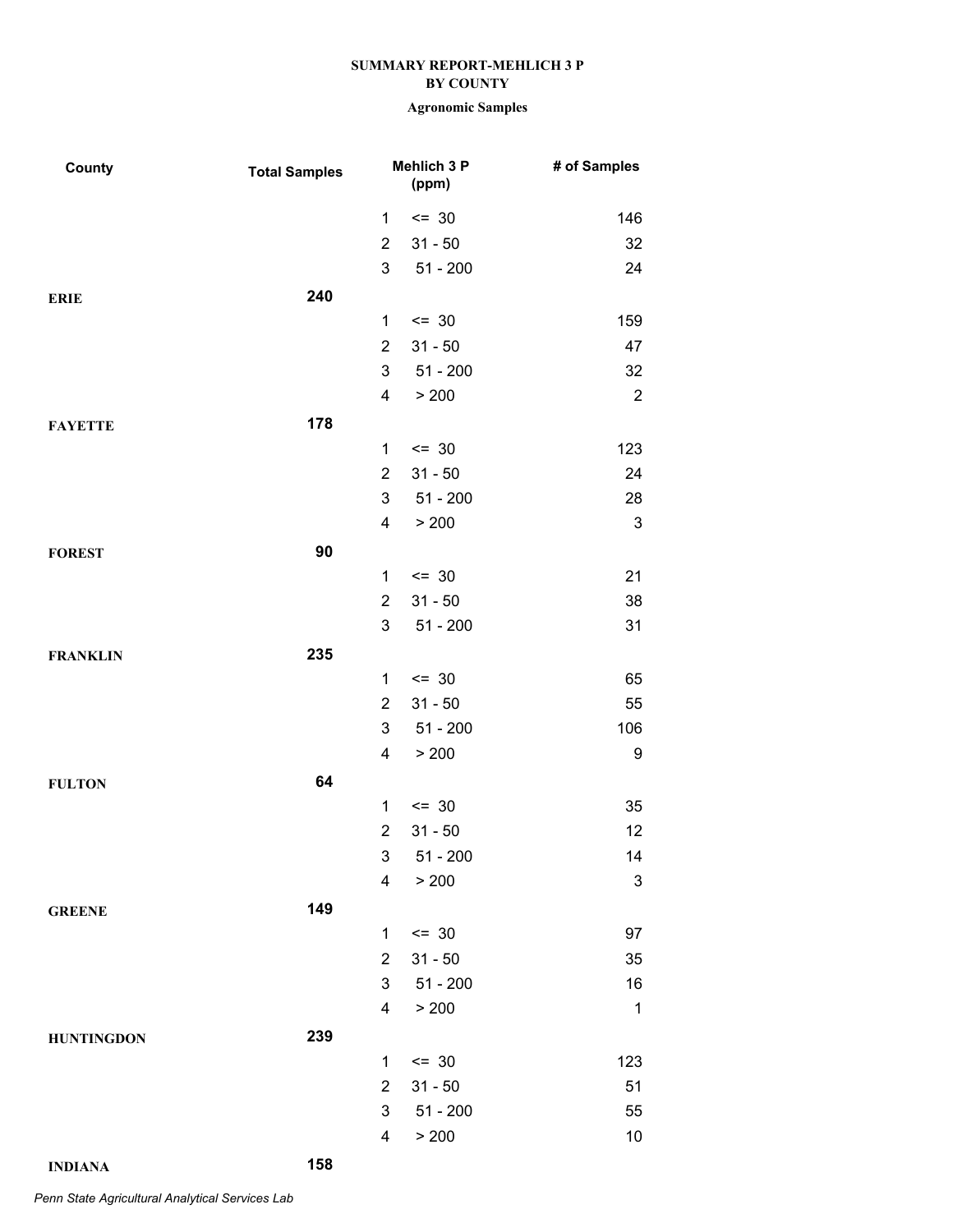| County            | <b>Total Samples</b> |                | Mehlich 3 P<br>(ppm) | # of Samples   |
|-------------------|----------------------|----------------|----------------------|----------------|
|                   |                      | 1              | $= 30$               | 100            |
|                   |                      | $\overline{2}$ | $31 - 50$            | 26             |
|                   |                      | 3              | $51 - 200$           | 30             |
|                   |                      | 4              | > 200                | $\sqrt{2}$     |
| <b>JEFFERSON</b>  | 431                  |                |                      |                |
|                   |                      | 1              | $= 30$               | 279            |
|                   |                      | $\overline{2}$ | $31 - 50$            | 89             |
|                   |                      | 3              | $51 - 200$           | 61             |
|                   |                      | 4              | > 200                | $\sqrt{2}$     |
| <b>JUNIATA</b>    | 155                  |                |                      |                |
|                   |                      | 1              | $= 30$               | 58             |
|                   |                      | $\overline{2}$ | $31 - 50$            | 40             |
|                   |                      | 3              | $51 - 200$           | 51             |
|                   |                      | 4              | > 200                | $\,6$          |
| <b>LACKAWANNA</b> | 130                  |                |                      |                |
|                   |                      | 1              | $= 30$               | 34             |
|                   |                      | $\overline{2}$ | $31 - 50$            | 29             |
|                   |                      | 3              | $51 - 200$           | 52             |
|                   |                      | 4              | > 200                | 15             |
| <b>LANCASTER</b>  | 243                  |                |                      |                |
|                   |                      | 1              | $= 30$               | 73             |
|                   |                      | $\overline{2}$ | $31 - 50$            | 46             |
|                   |                      | 3              | $51 - 200$           | 91             |
|                   |                      | 4              | > 200                | 33             |
| <b>LAWRENCE</b>   | 259                  |                |                      |                |
|                   |                      |                | $1 \le 30$           | 115            |
|                   |                      | $\overline{2}$ | $31 - 50$            | 87             |
|                   |                      | 3              | $51 - 200$           | 57             |
| <b>LEBANON</b>    | 213                  |                |                      |                |
|                   |                      | $\mathbf{1}$   | $\leq$ 30            | 39             |
|                   |                      | $\overline{2}$ | $31 - 50$            | 31             |
|                   |                      | 3              | $51 - 200$           | 119            |
|                   |                      | 4              | > 200                | 24             |
| <b>LEHIGH</b>     | ${\bf 77}$           |                |                      |                |
|                   |                      | $\mathbf{1}$   | $= 30$               | 24             |
|                   |                      | $\overline{2}$ | $31 - 50$            | 18             |
|                   |                      | 3              | $51 - 200$           | 33             |
|                   |                      | 4              | > 200                | $\overline{c}$ |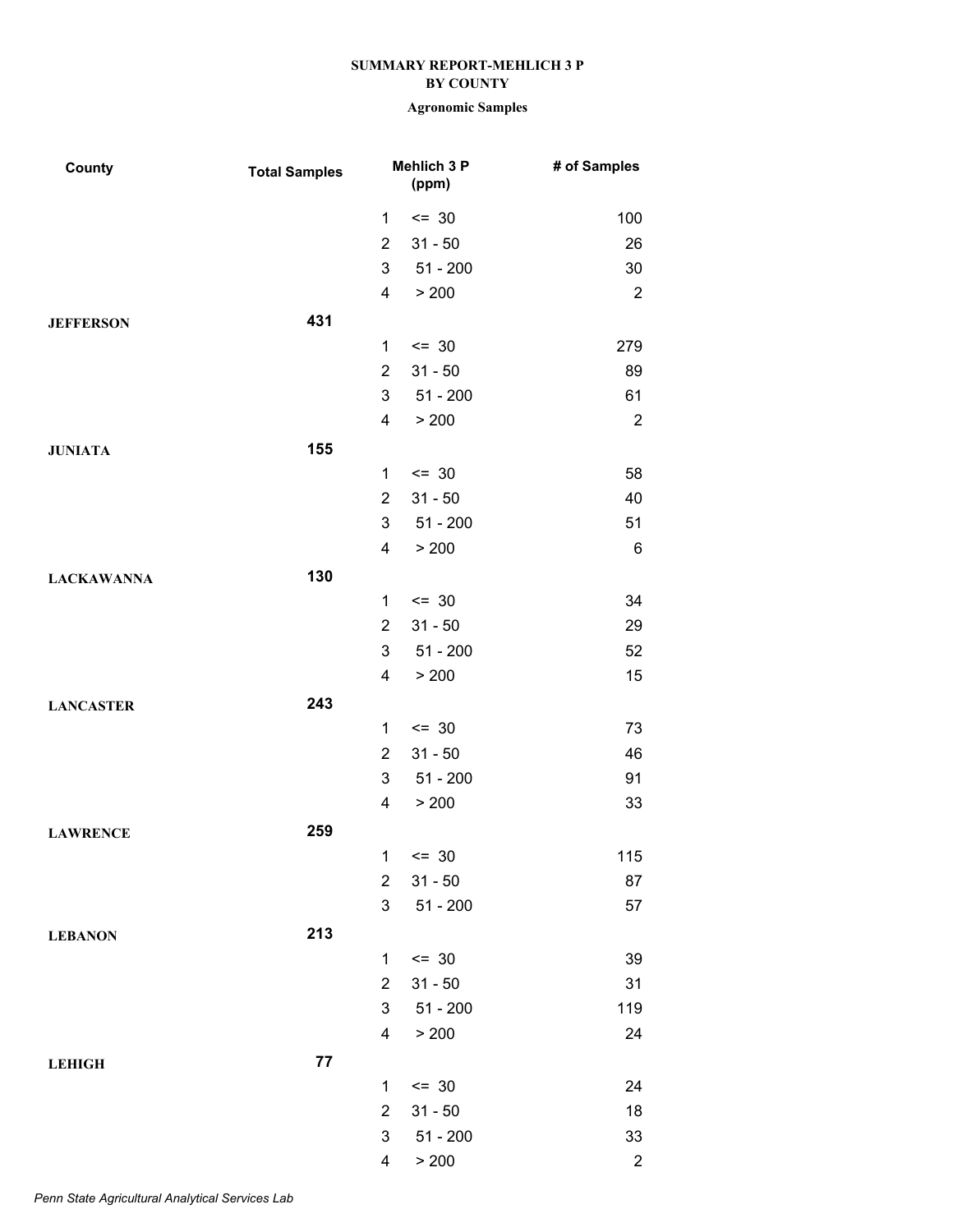| County            | <b>Total Samples</b> |                | <b>Mehlich 3 P</b><br>(ppm) | # of Samples     |
|-------------------|----------------------|----------------|-----------------------------|------------------|
| <b>LUZERNE</b>    | 243                  |                |                             |                  |
|                   |                      | 1              | $= 30$                      | 88               |
|                   |                      | $\overline{2}$ | $31 - 50$                   | 62               |
|                   |                      | 3              | $51 - 200$                  | 84               |
|                   |                      | $\overline{4}$ | > 200                       | $\boldsymbol{9}$ |
| <b>LYCOMING</b>   | 279                  |                |                             |                  |
|                   |                      | 1              | $\leq$ 30                   | 122              |
|                   |                      | $\overline{2}$ | $31 - 50$                   | 77               |
|                   |                      | 3              | $51 - 200$                  | 77               |
|                   |                      | $\overline{4}$ | > 200                       | $\sqrt{3}$       |
| <b>MCKEAN</b>     | 106                  |                |                             |                  |
|                   |                      | $\mathbf{1}$   | $\leq$ 30                   | 85               |
|                   |                      | $\overline{2}$ | $31 - 50$                   | 12               |
|                   |                      | 3              | $51 - 200$                  | $\bf 8$          |
|                   |                      | $\overline{4}$ | > 200                       | $\mathbf 1$      |
| <b>MERCER</b>     | 816                  |                |                             |                  |
|                   |                      | $\mathbf 1$    | $= 30$                      | 106              |
|                   |                      | $\overline{2}$ | $31 - 50$                   | 85               |
|                   |                      | 3              | $51 - 200$                  | 248              |
|                   |                      | $\overline{4}$ | > 200                       | 377              |
| <b>MIFFLIN</b>    | 46                   |                |                             |                  |
|                   |                      | $\mathbf{1}$   | $= 30$                      | 17               |
|                   |                      | $\overline{2}$ | $31 - 50$                   | $\,6$            |
|                   |                      | 3              | $51 - 200$                  | 14               |
|                   |                      | 4              | > 200                       | 9                |
| <b>MONROE</b>     | 33                   |                |                             |                  |
|                   |                      | $\mathbf{1}$   | $= 30$                      | 13               |
|                   |                      | $\overline{2}$ | $31 - 50$                   | $\overline{7}$   |
|                   |                      | 3              | $51 - 200$                  | 11               |
|                   |                      | 4              | > 200                       | $\sqrt{2}$       |
| <b>MONTGOMERY</b> | 301                  |                |                             |                  |
|                   |                      | 1              | $= 30$                      | 124              |
|                   |                      | $\overline{2}$ | $31 - 50$                   | 57               |
|                   |                      | 3              | $51 - 200$                  | 90               |
|                   |                      | 4              | > 200                       | 30               |
| <b>MONTOUR</b>    | 82                   |                |                             |                  |
|                   |                      | 1              | $= 30$                      | 21               |
|                   |                      | $\overline{2}$ | $31 - 50$                   | 27               |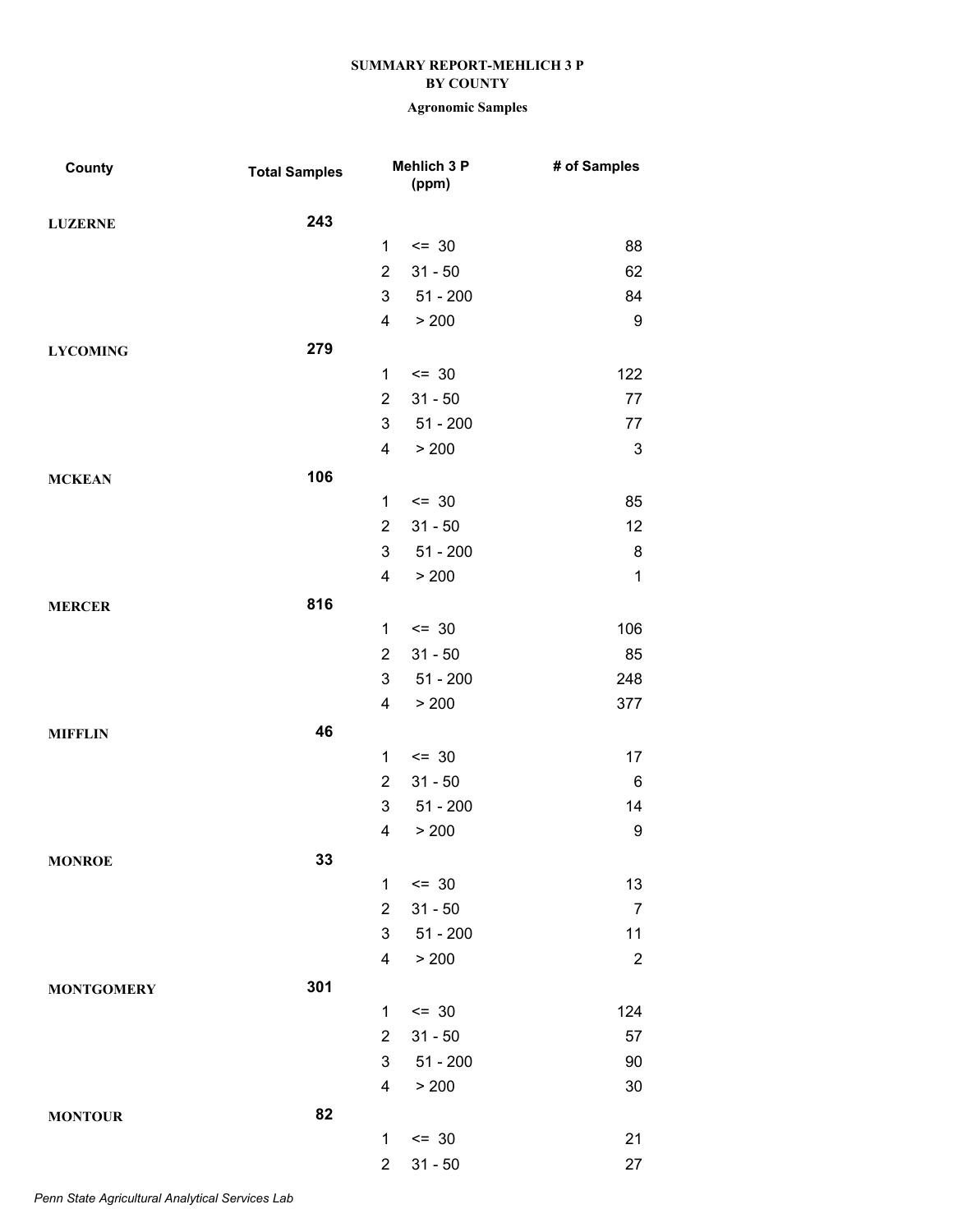| County                | <b>Total Samples</b>    |                | Mehlich 3 P<br>(ppm) | # of Samples   |
|-----------------------|-------------------------|----------------|----------------------|----------------|
|                       |                         | 3              | $51 - 200$           | 29             |
|                       |                         | 4              | > 200                | $\mathbf 5$    |
| <b>NORTHAMPTON</b>    | 115                     |                |                      |                |
|                       |                         | $\mathbf{1}$   | $= 30$               | 38             |
|                       |                         | $\overline{2}$ | $31 - 50$            | 15             |
|                       |                         | 3              | $51 - 200$           | 43             |
|                       |                         | 4              | > 200                | 19             |
| <b>NORTHUMBERLAND</b> | 278                     |                |                      |                |
|                       |                         | 1              | $= 30$               | 53             |
|                       |                         | $\overline{2}$ | $31 - 50$            | 65             |
|                       |                         | 3              | $51 - 200$           | 136            |
|                       |                         | 4              | > 200                | 24             |
| <b>PERRY</b>          | 791                     |                |                      |                |
|                       |                         | 1              | $= 30$               | 208            |
|                       |                         | $\overline{2}$ | $31 - 50$            | 222            |
|                       |                         | 3              | $51 - 200$           | 331            |
|                       |                         | 4              | > 200                | 30             |
| <b>PHILADELPHIA</b>   | 28                      |                |                      |                |
|                       |                         | 1              | $= 30$               | $\bf 8$        |
|                       |                         | $\overline{2}$ | $31 - 50$            | $\mathbf 1$    |
|                       |                         | 3              | $51 - 200$           | 12             |
|                       |                         | 4              | > 200                | $\overline{7}$ |
| <b>PIKE</b>           | $\overline{\mathbf{7}}$ |                |                      |                |
|                       |                         | 1              | $= 30$               | $\overline{2}$ |
|                       |                         | $\overline{c}$ | $31 - 50$            | $\mathbf 1$    |
|                       |                         | 3 <sup>7</sup> | $51 - 200$           | 4              |
| <b>POTTER</b>         | 185                     |                |                      |                |
|                       |                         | 1              | $= 30$               | 76             |
|                       |                         | $\overline{2}$ | $31 - 50$            | 33             |
|                       |                         | 3              | $51 - 200$           | 61             |
|                       |                         | 4              | > 200                | 15             |
| <b>SCHUYLKILL</b>     | 229                     |                |                      |                |
|                       |                         | 1              | $= 30$               | 51             |
|                       |                         | $\overline{2}$ | $31 - 50$            | 37             |
|                       |                         | 3              | $51 - 200$           | 117            |
|                       |                         | 4              | > 200                | 24             |
| <b>SNYDER</b>         | 178                     |                |                      |                |
|                       |                         | $\mathbf 1$    | $= 30$               | 27             |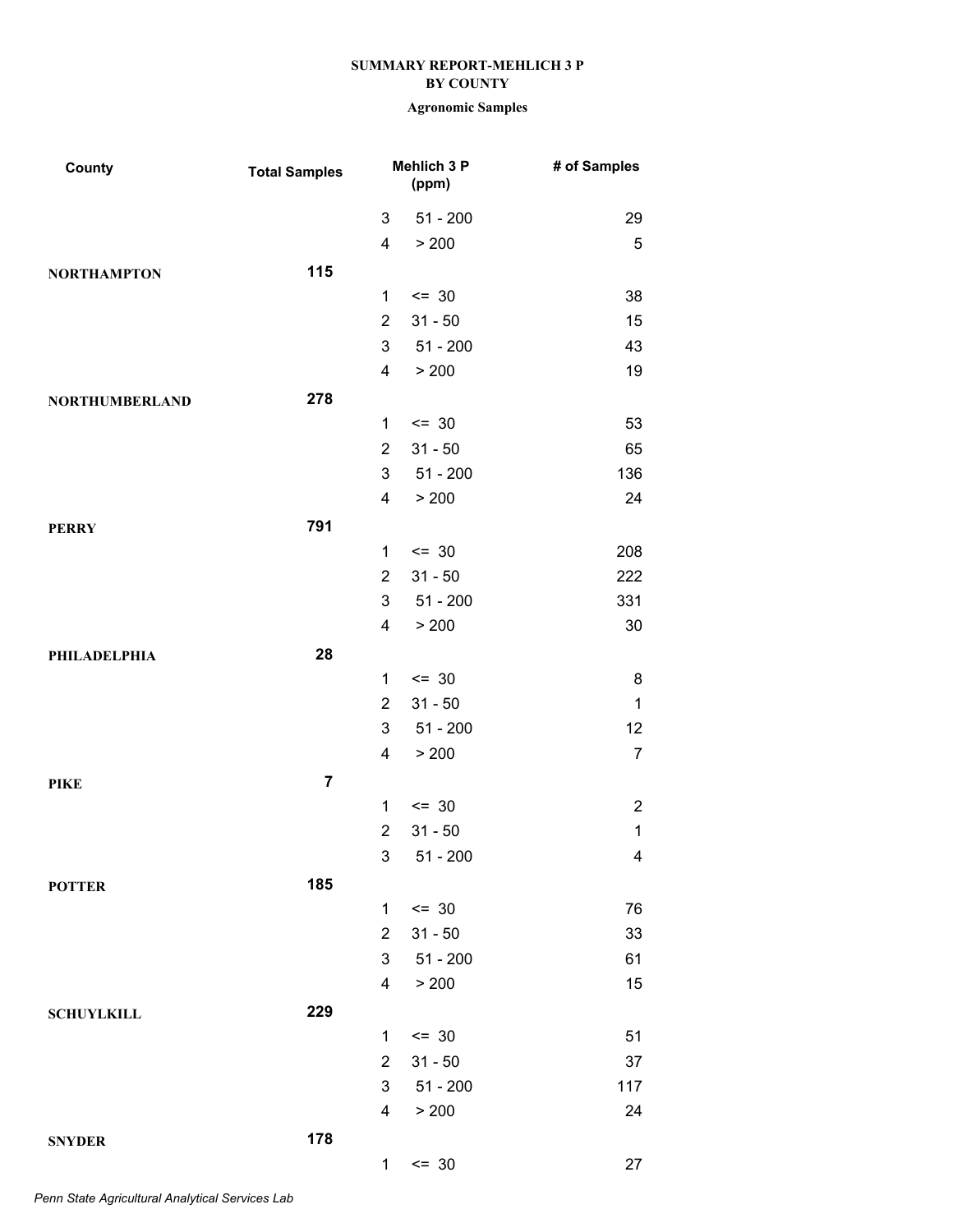| County             | <b>Total Samples</b> |                         | Mehlich 3 P<br>(ppm) | # of Samples     |
|--------------------|----------------------|-------------------------|----------------------|------------------|
|                    |                      | $\overline{2}$          | $31 - 50$            | 29               |
|                    |                      | 3                       | $51 - 200$           | 101              |
|                    |                      | $\overline{\mathbf{4}}$ | > 200                | 21               |
| <b>SOMERSET</b>    | 117                  |                         |                      |                  |
|                    |                      | 1                       | $= 30$               | 83               |
|                    |                      | $\overline{2}$          | $31 - 50$            | 17               |
|                    |                      | 3                       | $51 - 200$           | 17               |
| <b>SULLIVAN</b>    | 15                   |                         |                      |                  |
|                    |                      | $\mathbf{1}$            | $= 30$               | 11               |
|                    |                      | 3                       | $51 - 200$           | 4                |
| <b>SUSQUEHANNA</b> | 393                  |                         |                      |                  |
|                    |                      | $\mathbf{1}$            | $= 30$               | 212              |
|                    |                      | $\overline{2}$          | $31 - 50$            | 74               |
|                    |                      | 3                       | $51 - 200$           | 97               |
|                    |                      | 4                       | > 200                | 10               |
| <b>TIOGA</b>       | 402                  |                         |                      |                  |
|                    |                      | 1                       | $= 30$               | 159              |
|                    |                      | $\overline{2}$          | $31 - 50$            | 103              |
|                    |                      | 3                       | $51 - 200$           | 138              |
|                    |                      | 4                       | > 200                | $\sqrt{2}$       |
| <b>UNION</b>       | 207                  |                         |                      |                  |
|                    |                      | $\mathbf{1}$            | $= 30$               | 61               |
|                    |                      | $\overline{2}$          | $31 - 50$            | 40               |
|                    |                      | 3                       | $51 - 200$           | 95               |
|                    |                      | 4                       | > 200                | 11               |
| <b>VENANGO</b>     | 89                   |                         |                      |                  |
|                    |                      | $\mathbf{1}$            | $= 30$               | 55               |
|                    |                      | $\overline{2}$          | $31 - 50$            | 16               |
|                    |                      | 3                       | $51 - 200$           | 18               |
| <b>WARREN</b>      | 62                   |                         |                      |                  |
|                    |                      | 1                       | $= 30$               | 36               |
|                    |                      | $\overline{2}$          | $31 - 50$            | 13               |
|                    |                      | 3                       | $51 - 200$           | 11               |
|                    |                      | 4                       | > 200                | $\boldsymbol{2}$ |
| <b>WASHINGTON</b>  | 309                  |                         |                      |                  |
|                    |                      | 1                       | $= 30$               | 206              |
|                    |                      | $\overline{2}$          | $31 - 50$            | 59               |
|                    |                      | 3                       | $51 - 200$           | 43               |